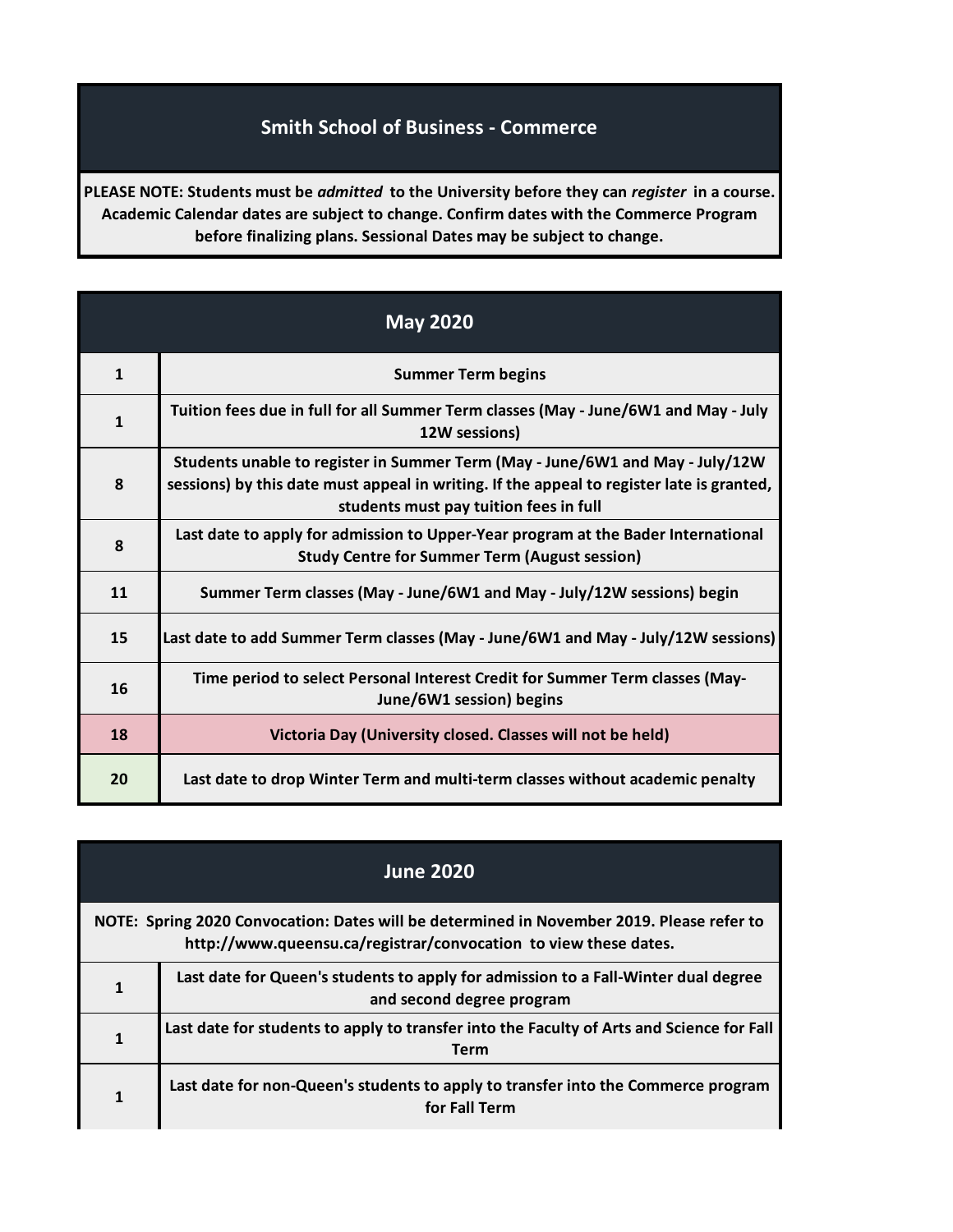| 5              | Last date to drop Summer Term classes (May - June/6W1 session) without academic<br>penalty                                                                                                                               |
|----------------|--------------------------------------------------------------------------------------------------------------------------------------------------------------------------------------------------------------------------|
| 5              | Last date to drop Summer Term classes (May - June/6W1 session) without financial<br>penalty                                                                                                                              |
| 5              | Last date to drop Summer Term classes (May - July/12W session) without financial<br>penalty                                                                                                                              |
| 5              | Time period to select Personal Interest Credit for Summer Term classes (May-<br>June/6W1 session) ends                                                                                                                   |
| 6              | Time period to select Personal Interest Credit for Summer Term classes (May-<br>July/12W session) begins                                                                                                                 |
| $\overline{7}$ | Last date to apply for accommodation for an official examination conflict for the<br>June, July and August examination sessions                                                                                          |
| 15             | Last date for receipt of required documentation from students seeking admission for<br>Fall Term to full-time study, including transfer students, to ensure that an admission<br>decision is made before the Term begins |
| 22             | Summer Term classes (May - June/6W1 session) end                                                                                                                                                                         |
| $25 - 27$      | <b>Examinations for Summer Term (May - June/6W1 session) classes (TENTATIVE)</b>                                                                                                                                         |

| <b>July 2020</b>        |                                                                                                                                                                                                   |
|-------------------------|---------------------------------------------------------------------------------------------------------------------------------------------------------------------------------------------------|
| $\mathbf{1}$            | Tuition fees due in full for all Summer Term classes (July-August/6W2 session)                                                                                                                    |
| $\mathbf{1}$            | Canada Day observed (University closed. Classes will not be held)                                                                                                                                 |
| $\overline{2}$          | Summer Term classes (July - August/6W2 session) begin                                                                                                                                             |
| 3                       | Time period to select Personal Interest Credit for Summer Term classes (May-<br>July/12W session) ends                                                                                            |
| $\overline{\mathbf{3}}$ | Last date to drop Summer Term classes (May - July/12W session) without academic<br>penalty                                                                                                        |
| 8                       | Students unable to register in Summer Term (July-August/6W2 session) by this date<br>must appeal in writing. If the appeal to register late is granted, students must pay<br>tuition fees in full |
| 8                       | Last date to add Summer Term classes (July - August/6W2 session)                                                                                                                                  |
| 8                       | Last date to drop Summer Term classes (July - August/6W2 session) without financial<br>penalty                                                                                                    |
| 9                       | Time period to select Personal Interest Credit for Summer Term classes (July-<br>August/6W2 session) begins                                                                                       |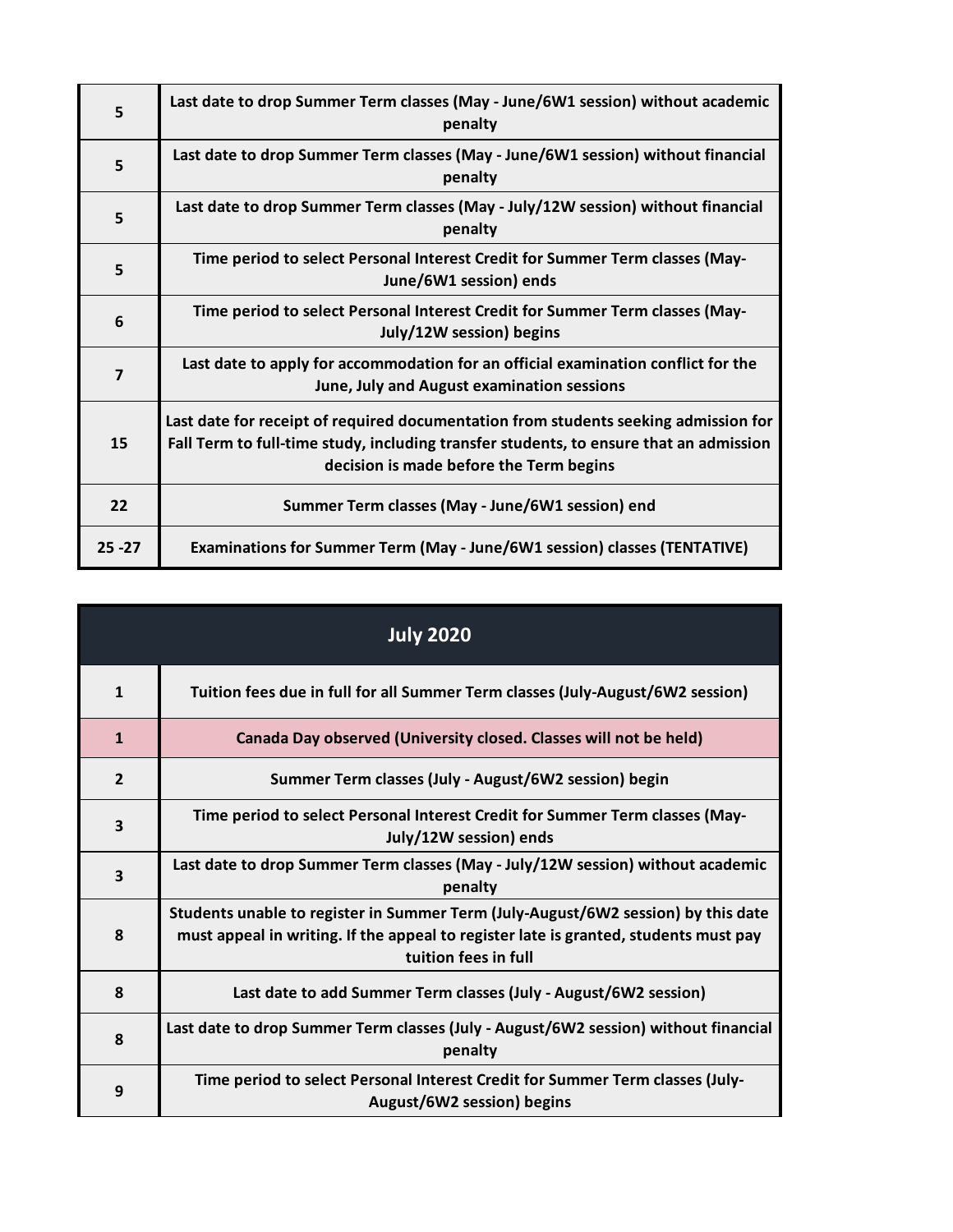| 13-31 | <b>Registration period for Fall and Winter Term classes (TENTATIVE)</b>                                                |
|-------|------------------------------------------------------------------------------------------------------------------------|
| 15    | First date to apply to graduate in SOLUS for Fall 2020 (TENTATIVE)                                                     |
| 29    | Time period to select Personal Interest Credit for Summer Term classes (July-<br>August/6W2 session) ends              |
| 29    | Last date to drop Summer Term classes (July - August/6W2 session) without academic<br>penalty                          |
| 31    | Summer Term classes (May - July/12W session) end                                                                       |
| 31    | Last date to apply for admission to Upper-Year program at the Bader International<br><b>Study Centre for Fall Term</b> |

| August 2020 |                                                                        |
|-------------|------------------------------------------------------------------------|
| 3           | Civic Holiday (University closed. Classes will not be held)            |
| $4 - 8$     | Summer Term examinations (May - July/12W session)                      |
| 10          | Summer Term classes (July - August/6W2 session) end                    |
| 12,13       | Summer Term examination period (July - August/6W2 session) (TENTATIVE) |
| 25          | Open Enrolment period (add/drop/swap classes) begins (TENTATIVE)       |
| 31          | <b>Summer Term ends</b>                                                |

| September 2020 |                                                                                                                                                                    |
|----------------|--------------------------------------------------------------------------------------------------------------------------------------------------------------------|
| $\mathbf{1}$   | <b>Fall Term begins</b>                                                                                                                                            |
| 5              | Residence move-in day                                                                                                                                              |
| 5              | <b>Welcoming Ceremony for new students</b>                                                                                                                         |
| $\overline{7}$ | Labour Day (University closed. Classes will not be held)                                                                                                           |
| 8              | <b>Fall Term classes begin</b>                                                                                                                                     |
| 23             | Students unable to register in Fall Term by this date must appeal in writing. If the<br>appeal to register late is granted, students must pay tuition fees in full |
| 21             | Last date to add Fall Term and multi-term classes                                                                                                                  |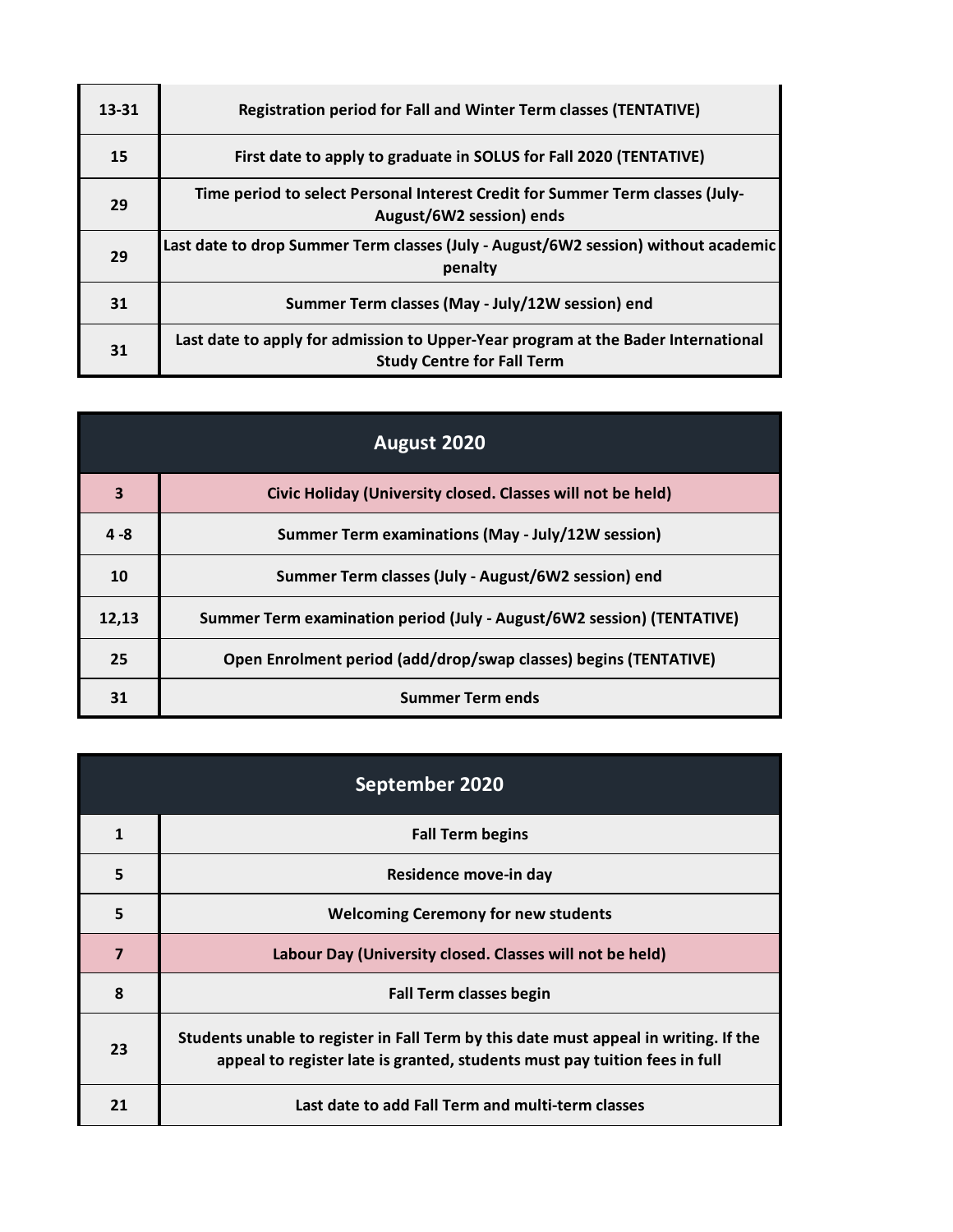| 24 | Time period to select Personal Interest Credit for Fall Term classes begins |
|----|-----------------------------------------------------------------------------|
| 30 | Tuition fees due in full for Fall term                                      |
| 30 | Residence, UHIP and Student Activity Fees due in full                       |

| October 2020 |                                                                                                                                                                                                                                                                                                                                           |
|--------------|-------------------------------------------------------------------------------------------------------------------------------------------------------------------------------------------------------------------------------------------------------------------------------------------------------------------------------------------|
| 12           | Thanksgiving Day (University closed. Classes will not be held)                                                                                                                                                                                                                                                                            |
| 15           | Last date to apply to graduate in SOLUS for Fall 2020 (TENTATIVE)                                                                                                                                                                                                                                                                         |
| 15-28        | Commerce students will not be scheduled for on-campus recruitment (OCR) activities<br>or interviews via Smith Career Advancement Centre (CAC) during this time period.<br>The CAC has communicated these dates to their corporate partners and the partners<br>are highly discouraged from any off-campus recruitment activities as well. |
| 16           | University Day (Classes not cancelled)                                                                                                                                                                                                                                                                                                    |
| $22 - 28$    | Mid-Term exam week for 1st and 2nd year Commerce students only (Commerce<br>classes cancelled for 1st and 2nd year Commerce students only)                                                                                                                                                                                                |
| $26 - 30$    | Fall mid-term break (classes will not be held)                                                                                                                                                                                                                                                                                            |

## **November 2020**

**NOTE: Fall 2020 Convocation: Dates will be determined in June 2020. Please refer to http://www.queensu.ca/registrar/convocation to view these dates.**

| $\overline{2}$ | Last date to drop Fall Term and multi-term classes without financial penalty                                             |
|----------------|--------------------------------------------------------------------------------------------------------------------------|
| $\overline{2}$ | Last date to drop Fall term classes without academic penalty                                                             |
| 6              | Time period to select Personal Interest Credit for Fall Term classes ends                                                |
| $\overline{7}$ | Last date to apply for accommodation for an official exam conflict for the December<br>exam session                      |
| 11             | Remembrance Day observance (Classes cancelled 10:30 - 11:30 a.m.)                                                        |
| 15             | Last date to apply for admission to Upper-Year program at the Bader International<br><b>Study Centre for Winter Term</b> |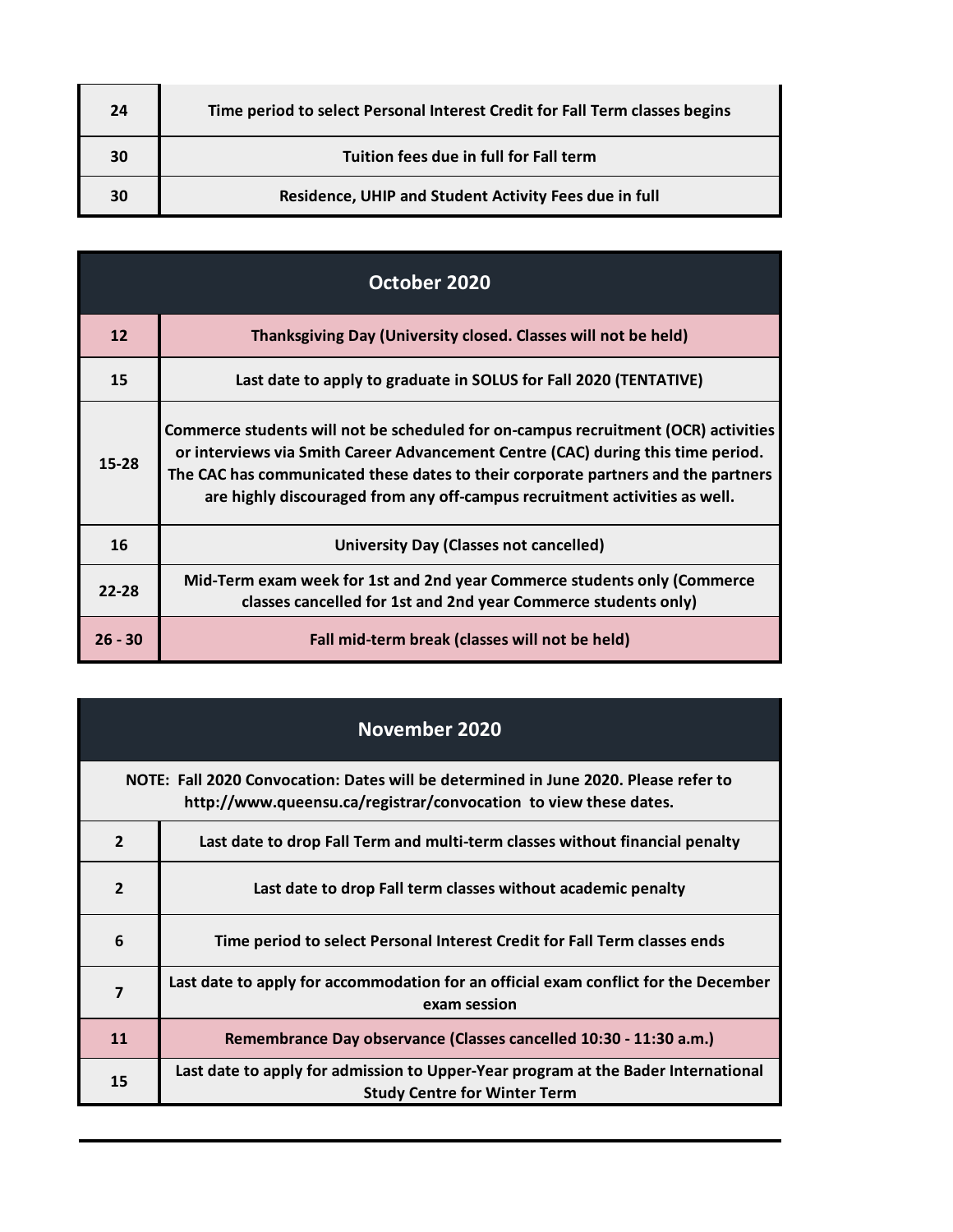| December 2020 |                                                                                                 |
|---------------|-------------------------------------------------------------------------------------------------|
| 1             | First date to apply to graduate in SOLUS for Spring 2021 (TENTATIVE)                            |
| 1             | Last date for students to apply for admission to dual degree programs for Winter<br><b>Term</b> |
| 6             | <b>Commemoration Day (all academic activities cancelled)</b>                                    |
| 7             | <b>Fall Term classes end</b>                                                                    |
| $8 - 9$       | Fall Term pre-assessment period                                                                 |
| $10 - 23$     | Final assessments in Fall Term classes and mid-year assessments in multi-term classes           |
| 31            | <b>Fall Term ends</b>                                                                           |

| January 2021 |                                                                                                                                                     |
|--------------|-----------------------------------------------------------------------------------------------------------------------------------------------------|
| 1            | New Year's Day (University closed. Classes will not be held)                                                                                        |
| 1            | <b>Winter Term begins</b>                                                                                                                           |
| 10           | Tuition fees due in full for Winter Term classes. Exception: OSAP Students                                                                          |
| 11           | Winter Term classes begin                                                                                                                           |
| 15           | Students unable to register in Winter Term by this date must appeal in writing. If the<br>appeal is granted, students must pay tuition fees in full |
| 16           | Time period to select Personal Interest Credit for Winter Term and multi-term classes<br>begins                                                     |
| 22           | Last date to add Winter Term classes                                                                                                                |
| 22           | Last date to drop Winter Term classes without financial penalty                                                                                     |

| February 2021                                      |
|----------------------------------------------------|
| <b>Registration for Summer Term classes begins</b> |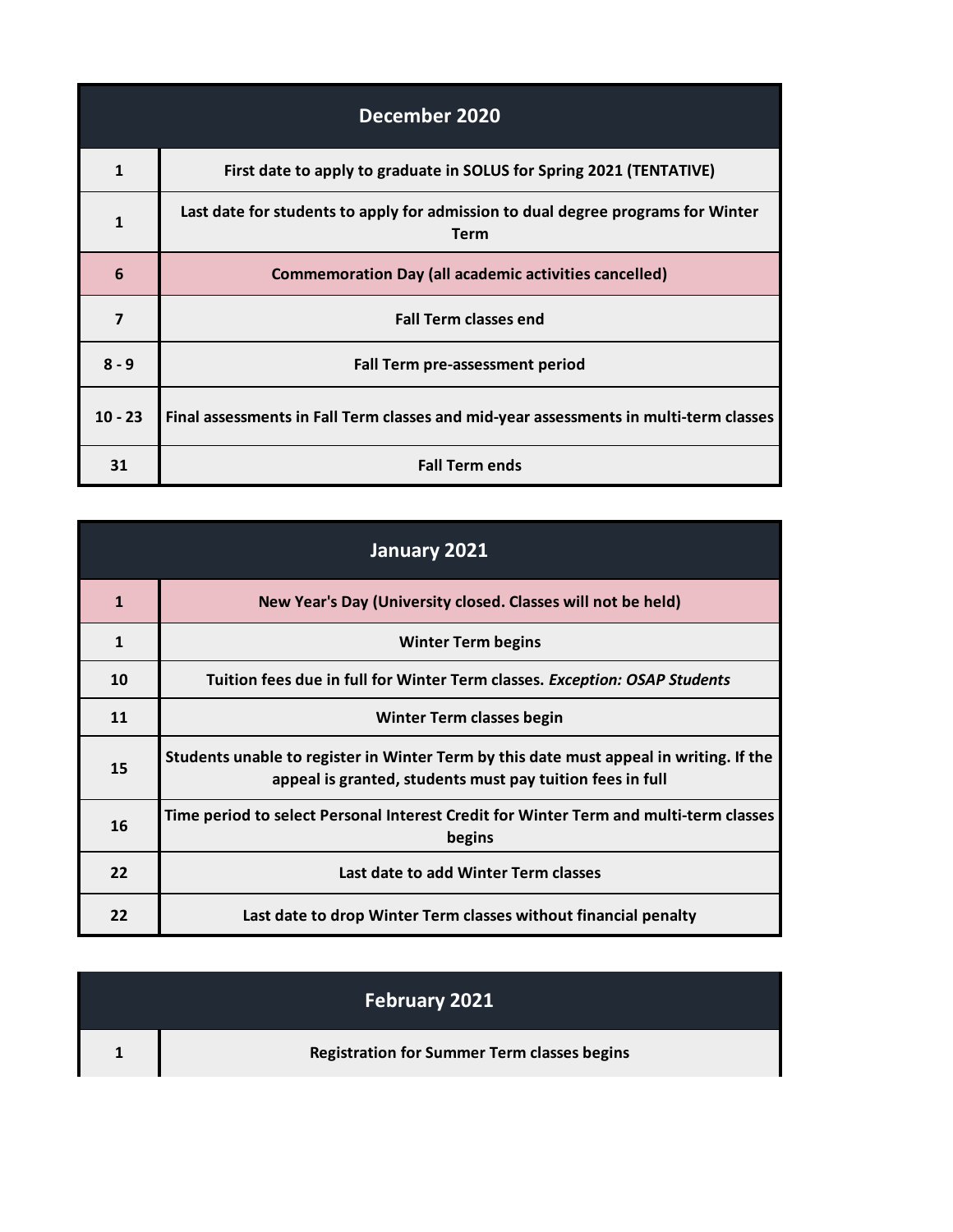| $1 - 12$ | Commerce students will not be scheduled for on-campus recruitment (OCR) activities<br>or interviews via Smith Career Advancement Centre (CAC) during this time period.<br>The CAC has communicated these dates to their corporate partners and the partners<br>are highly discouraged from any off-campus recruitment activities as well. |
|----------|-------------------------------------------------------------------------------------------------------------------------------------------------------------------------------------------------------------------------------------------------------------------------------------------------------------------------------------------|
| $8-12$   | Mid-Term exams for 1st and 2nd year Commerce students                                                                                                                                                                                                                                                                                     |
| $8-12$   | Commerce classes cancelled for 1st and 2nd year Commerce students only                                                                                                                                                                                                                                                                    |
| 15       | Family Day (University closed. Classes will not be held)                                                                                                                                                                                                                                                                                  |
| 16-19    | <b>Reading Week (all classes cancelled)</b>                                                                                                                                                                                                                                                                                               |
| 26       | Time period to select Personal Interest Credit for Winter Term and multi-term classes<br>ends                                                                                                                                                                                                                                             |

| <b>March 2021</b> |                                                                                                                                               |
|-------------------|-----------------------------------------------------------------------------------------------------------------------------------------------|
| 5                 | Last date to drop Winter Term and multi-term classes without academic penalty                                                                 |
| 7                 | Last day to apply for accommodation for an official exam conflict for the April exam<br>session                                               |
| 31                | Last date to apply for admission to Upper-Year program at the Bader International<br><b>Study Centre for Summer Term (May - June session)</b> |

| <b>April 2021</b> |                                                                                                                |
|-------------------|----------------------------------------------------------------------------------------------------------------|
| $\mathbf{1}$      | Last date for Queen's students to apply for admission to a Summer term dual degree<br>or second degree program |
| $\overline{2}$    | Good Friday (University closed - Examinations will not be held)                                                |
| 9                 | <b>Winter Term classes end</b>                                                                                 |
| $10 - 13$         | Winter Term pre-examination study period                                                                       |
| $14 - 30$         | Winter Term examination period for Commerce courses and Arts and Science courses<br>for all years              |
| 30                | Last date to apply to graduate in SOLUS for Spring 2021 (TENTATIVE)                                            |
| 30                | <b>Winter Term ends</b>                                                                                        |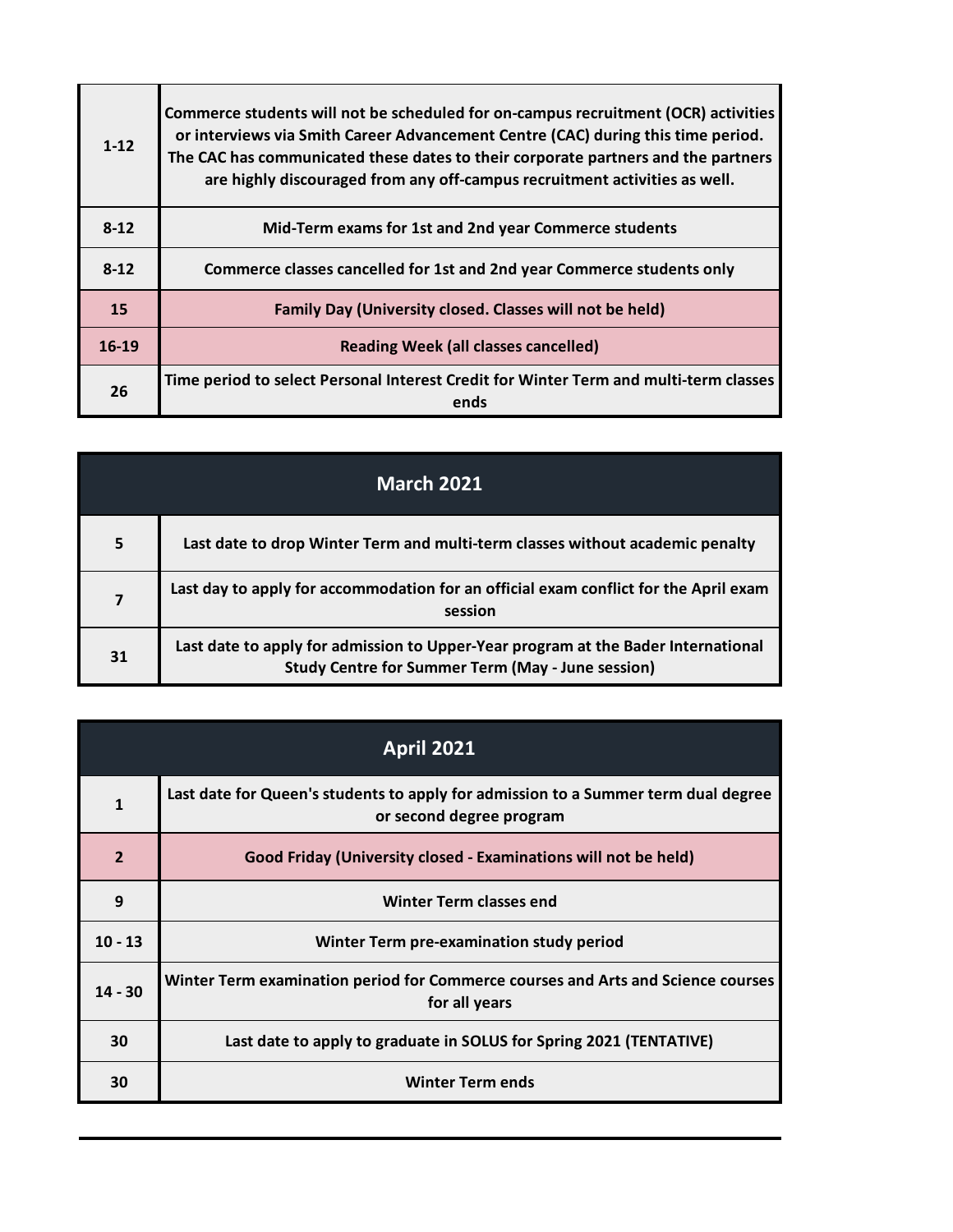| <b>May 2021</b> |                                                                                                                                                                                                                      |
|-----------------|----------------------------------------------------------------------------------------------------------------------------------------------------------------------------------------------------------------------|
| $\mathbf{1}$    | <b>Summer Term begins</b>                                                                                                                                                                                            |
| $\mathbf{1}$    | Tuition fees due in full for Summer Term classes (May-June/6W1 and May-July/12W<br>sessions)                                                                                                                         |
| $\overline{7}$  | Students unable to register in Summer Term (May - June/6W1 and May - July/12W<br>sessions) by this date must appeal in writing. If the appeal to register late is granted,<br>students must pay tuition fees in full |
| $\overline{7}$  | Last date to apply for admission to Upper-Year program at the Bader International<br><b>Study Centre for Summer Term (August session)</b>                                                                            |
| 8               | Time period to select Personal Interest Credit for Summer Term classes (May-<br>June/6W1 session) begins                                                                                                             |
| 10              | Summer Term classes (May - June/6W1 and May - July/12W sessions) begin                                                                                                                                               |
| 14              | Last date to add Summer Term classes (May - June/6W1 and May - July/12W sessions)                                                                                                                                    |
| 14              | Last date to drop Summer Term classes (May - June/6W1 session) without financial<br>penalty                                                                                                                          |
| 15              | Time period to select Personal Interest Credit for Summer Term classes (May-<br>July/12W session) begins                                                                                                             |
| 21              | Last date to drop Summer Term classes (May - July/12W session) without financial<br>penalty                                                                                                                          |
| 24              | Victoria Day (University closed. Classes will not be held)                                                                                                                                                           |
| 28              | Time period to select Personal Interest Credit for Summer Term classes (May-<br>June/6W1 session) ends                                                                                                               |

| <b>June 2021</b> |                                                                                                                                                               |
|------------------|---------------------------------------------------------------------------------------------------------------------------------------------------------------|
|                  | NOTE: Spring 2021 Convocation: Dates will be determined in November 2020. Please refer to<br>http://www.queensu.ca/registrar/convocation to view these dates. |
|                  | Last date for Queen's students to apply for admission to a dual degree or second<br>degree program for Fall Term                                              |
|                  | Last date for students to apply to transfer into the Faculty of Arts and Science for Fall<br>Term                                                             |
|                  | Last date for non-Queen's students to apply to transfer into the Commerce program<br>for Fall Term                                                            |
| 4                | Last date to drop Summer Term classes (May - June/6W1 session) without academic<br>penalty                                                                    |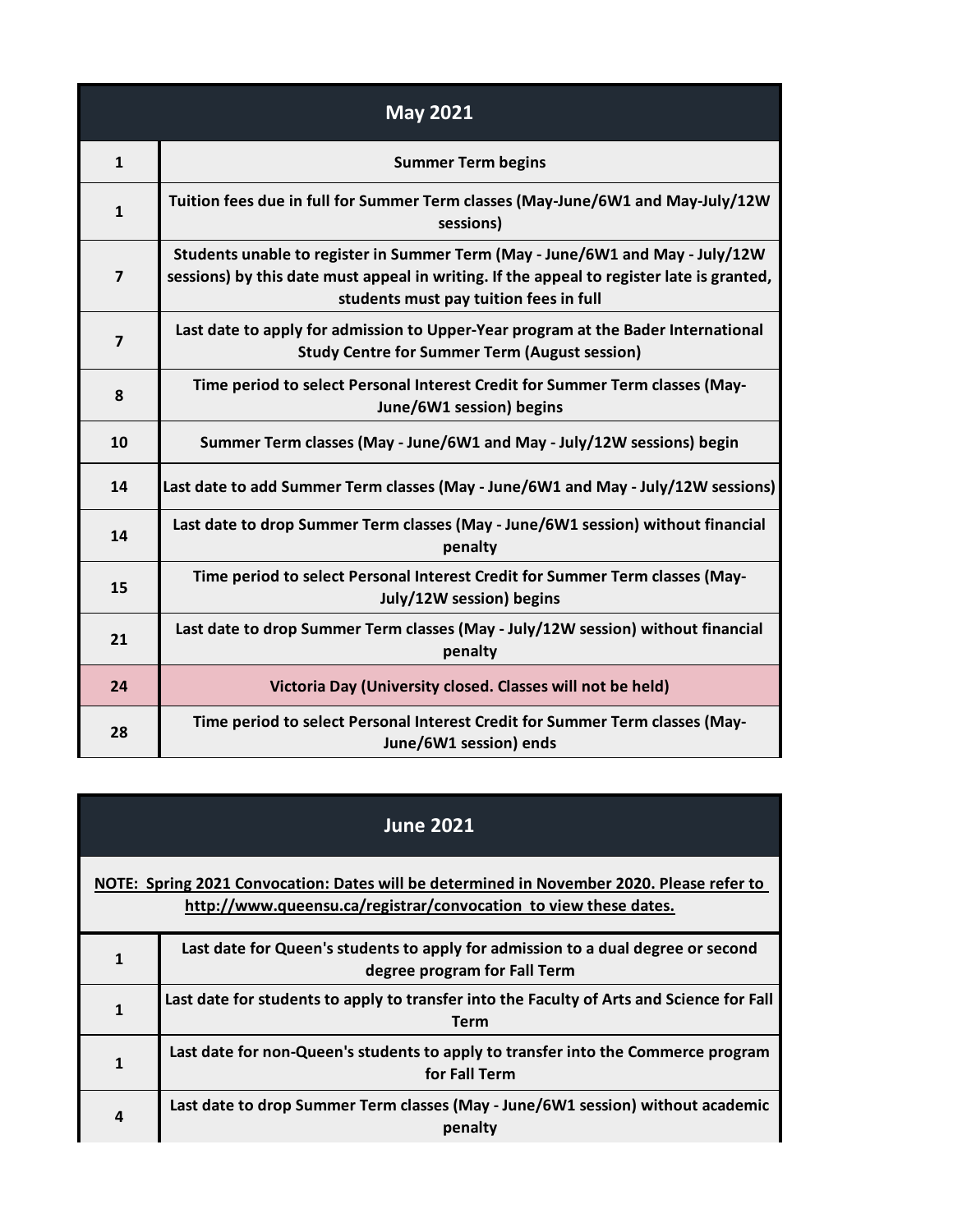| 7         | Last day to apply for accommodation for an official exam conflict for the June, July<br>and August exam sessions                                                                                                         |
|-----------|--------------------------------------------------------------------------------------------------------------------------------------------------------------------------------------------------------------------------|
| 15        | Last date for receipt of required documentation from students seeking admission for<br>Fall Term to full-time study, including transfer students, to ensure that an admission<br>decision is made before the Term begins |
| 21        | Summer Term classes (May - June/6W1 session) end                                                                                                                                                                         |
| $24 - 26$ | Examinations for Summer Term (May - June/6W1 session) classes                                                                                                                                                            |
| 25        | Time period to select Personal Interest Credit for Summer Term classes (May-<br>July/12W session) ends                                                                                                                   |

| <b>July 2021</b> |                                                                                                                                                                                                     |
|------------------|-----------------------------------------------------------------------------------------------------------------------------------------------------------------------------------------------------|
| $\mathbf{1}$     | Tuition fees due in full for Summer Term classes (July-August/6W2 session)                                                                                                                          |
| $\mathbf{1}$     | Canada Day observed (University closed. Classes will not be held)                                                                                                                                   |
| $\overline{2}$   | Last date to drop Summer Term classes (May - July session) without academic penalty                                                                                                                 |
| 5                | Summer Term classes (July - August/6W2 session) begin                                                                                                                                               |
| 9                | Students unable to register in Summer Term (July - August/6W2 session) by this date<br>must appeal in writing. If the appeal to register late is granted, students must pay<br>tuition fees in full |
| 9                | Last date to add Summer Term classes (July - August/6W2 session)                                                                                                                                    |
| 9                | Last date to drop Summer Term classes (July - August/6W2 session) without financial<br>penalty                                                                                                      |
| 10               | Time period to select Personal Interest Credit for Summer Term classes (July-<br>August/6W2 session) begins                                                                                         |
| 15               | First date to apply to graduate in SOLUS for Fall 2021 (TENTATIVE)                                                                                                                                  |
| 30               | Last date to drop Summer Term classes (July - August/6W2 session) without academic<br>penalty                                                                                                       |
| 30               | Time period to select Personal Interest Credit for Summer Term classes (July-<br>August/6W2 session) ends                                                                                           |
| 30               | Summer Term classes (May - July/12W session) end                                                                                                                                                    |
| 31               | Last date to apply for admission to Upper-Year program at the Bader International<br><b>Study Centre for Fall Term</b>                                                                              |